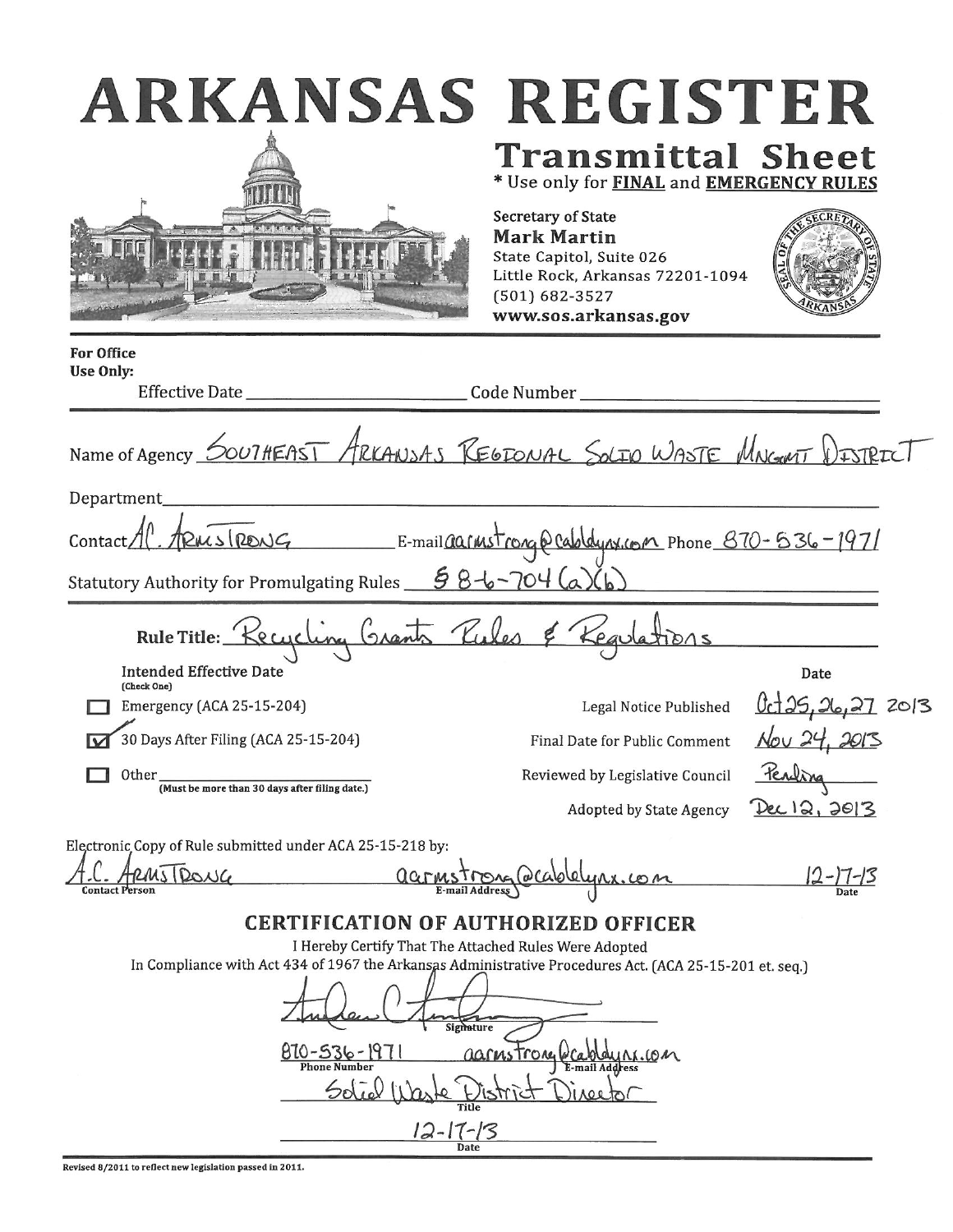## **Recycling Grants Rules and Regulations**

As a result of Act 1333 of 2013, the SEARSWMD is responsible for the administration and distribution of the Solid Waste Management and Recycling Fund allocated to the district per the formula outlined in Act 1333. The intent of the district is to use recycling grant funds for the purpose of recycling and waste reduction activities as described herein. The Southeast Arkansas Regional Solid Waste Management Board shall distribute the funds allocated by ADEQ to the district through a grant program. The Board will distribute the funds to the counties included in the district on a pro rata system based on the population of the county and its percentage of the district's total population.

The Southeast Arkansas Regional Solid Waste Management District finds that recycling glass, plastic, cans, paper and other materials will reduce the state's reliance upon landfills. Additionally, other solid waste reduction activities will help reduce the state's dependence on landfills: using waste items as raw materials in a production process, using waste items to produce an end product without recycling, using waste items as fuel and/or other activities as approved by the Southeast Arkansas Regional Solid Waste Management Board. Solid waste reduction activities mean other activities that divert materials from landfills for reuse, including all of the above without limitation. Waste stream reduction activities also curb littering, illegal dumping and abate the environmental risks caused by current solid waste practices.

Projects eligible for grant assistance include, without limitation, costs for:

- solid waste management planning that integrates recycling;
- public information and education programs that encourage waste reduction and stimulate demand for products produced from recycled materials;
- waste transfer facilities and equipment that integrates recycling in their operation;
- recycling, recycling activities and waste reduction activities associated with illegal dump abatement programs;
- other waste stream reduction activities that divert the flow of materials away from landfills to be put to beneficial use;
- activities that support a recycling system including without limitation operation, construction, logistical systems and equipment; and
- Administrative costs for operation of the district recycling activities, not to exceed 25% of the district's total allocation.

The Board shall be responsible for the prioritization and selection of grant recipients from within the district boundaries.

Each grant recipient shall, until all grant funds are expended on a project, provide district staff with an annual report summarizing the activity of the project for that year. The annual report shall include the following:

- Progress in the project;
- An expense itemization for each grant award that lists each expenditure, the date, item purchased, price and name of vendor; and